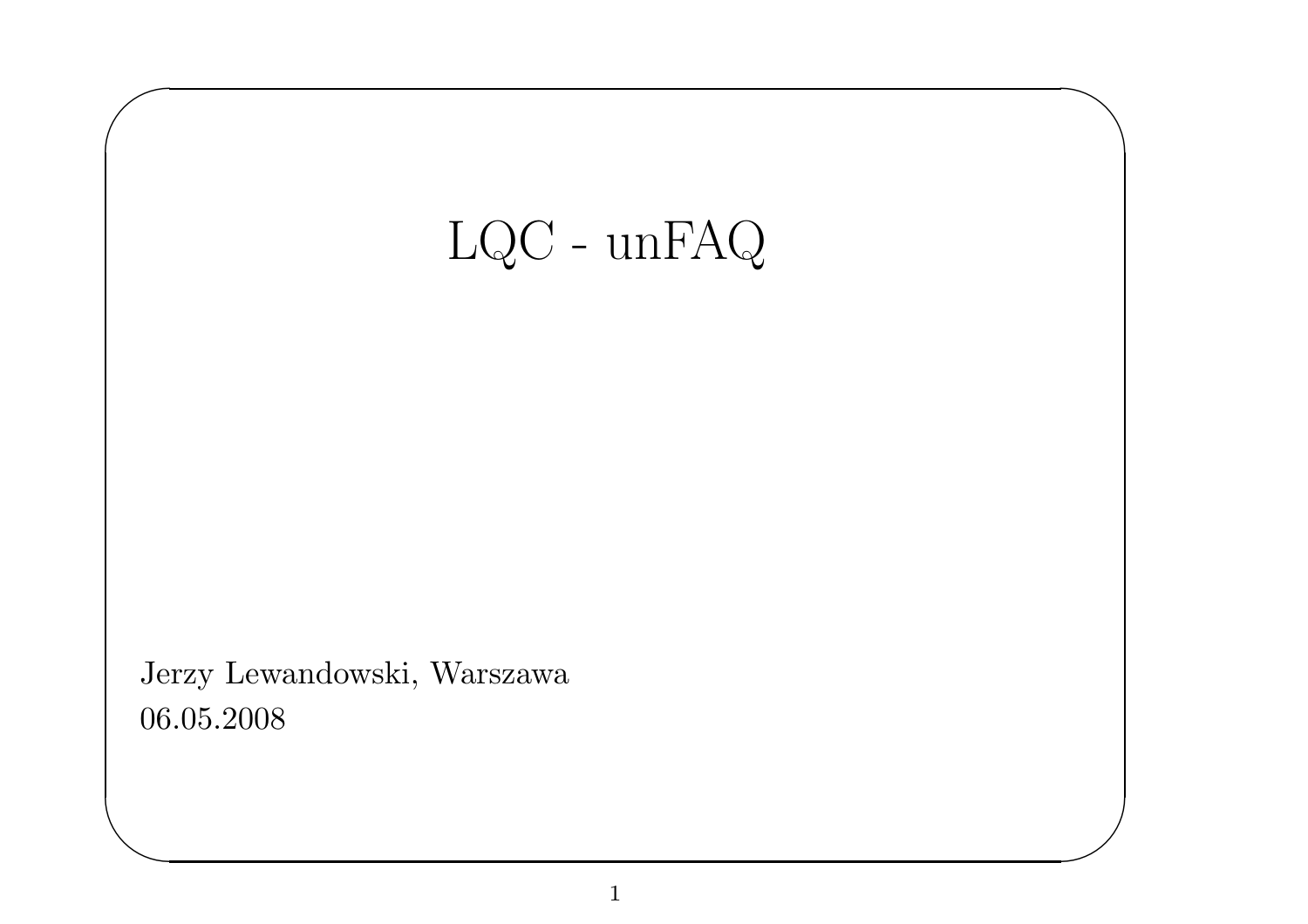#### The Questions

 $\sqrt{2}$ 

 $\overline{\phantom{a}}$ 

- 1. Quantum spacetime according to LQC
- 2. The status of the kinematical quantum geometry in LQC

 $\overline{\phantom{0}}$ 

 $\overline{\phantom{a}}$ 

- 3. Where is the cell? Is there any fiducial scale dependence?
- 4. The discrete universe
- 5. What are true solutions of the constraint  $C(N)$  $\overline{\phantom{a}}$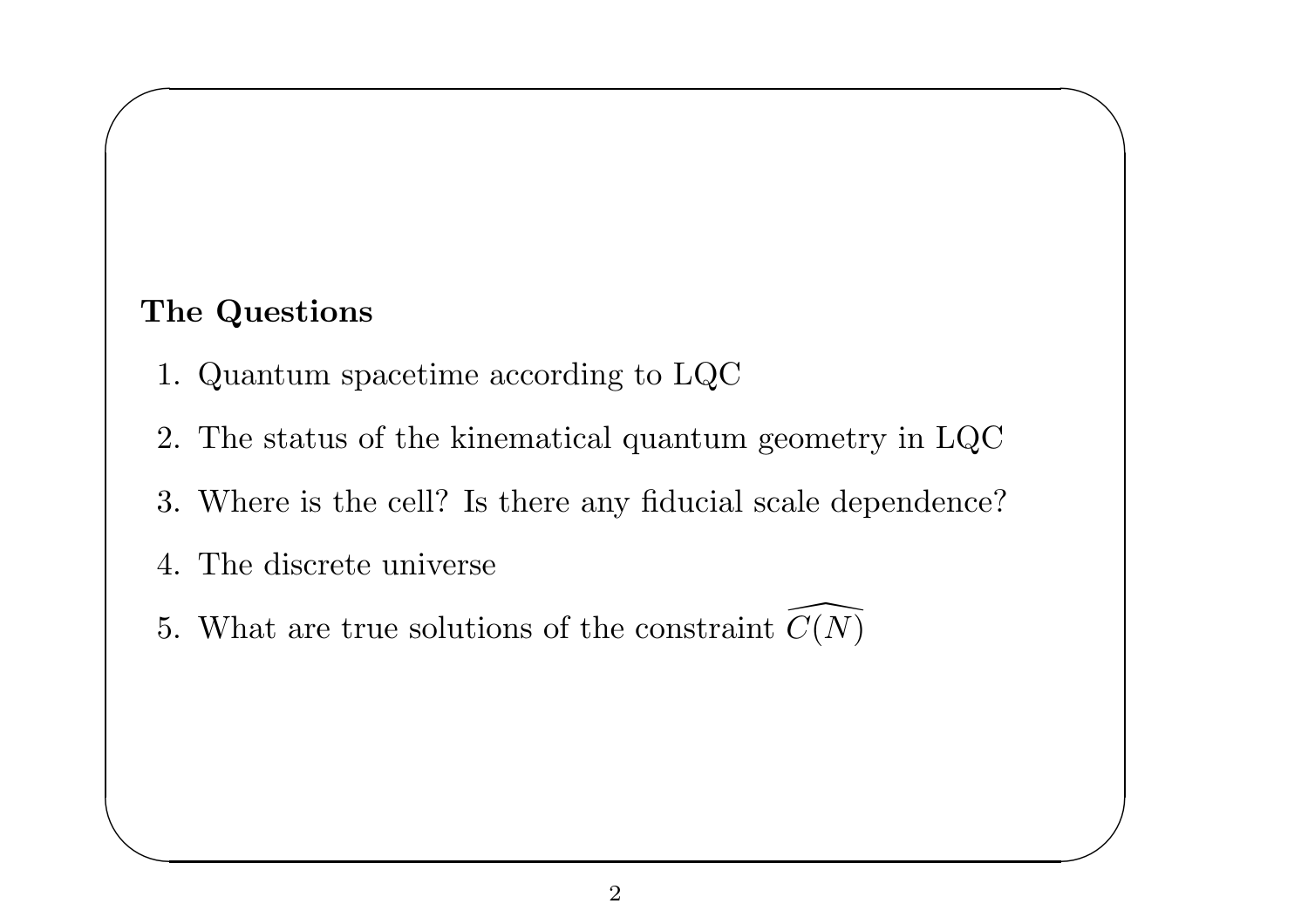#### Quantum spacetime (1)

Homogeneous and isotropic space-time metric in  $\mathbb{R} \times \Sigma$ 

$$
ds^2 = -N^2 dt^2 + a(t)^2 q_{ab}^{(0)} dx^a dx^b \tag{1}
$$

 $\overline{\phantom{0}}$ 

 $\overline{\phantom{a}}$ 

coupled with the homogeneous scalar field:

 $\phi$  .

The constraint

 $\sqrt{2}$ 

$$
C(N) = (C_{\rm gr} + \frac{1}{2} \frac{\pi^2}{V})N \tag{2}
$$

Where,  $\tilde{\pi}$  is the canonically conjugate momentum to  $\phi$ , and:

$$
\pi := \int_{\mathcal{U}_0} \tilde{\pi}, \qquad V := \int_{\mathcal{U}_0} a^3 \sqrt{\det q^{(0)}} \tag{3}
$$

an and  $\mathcal{U}_0$  is a fixed finite region ("cell") in  $\Sigma$ .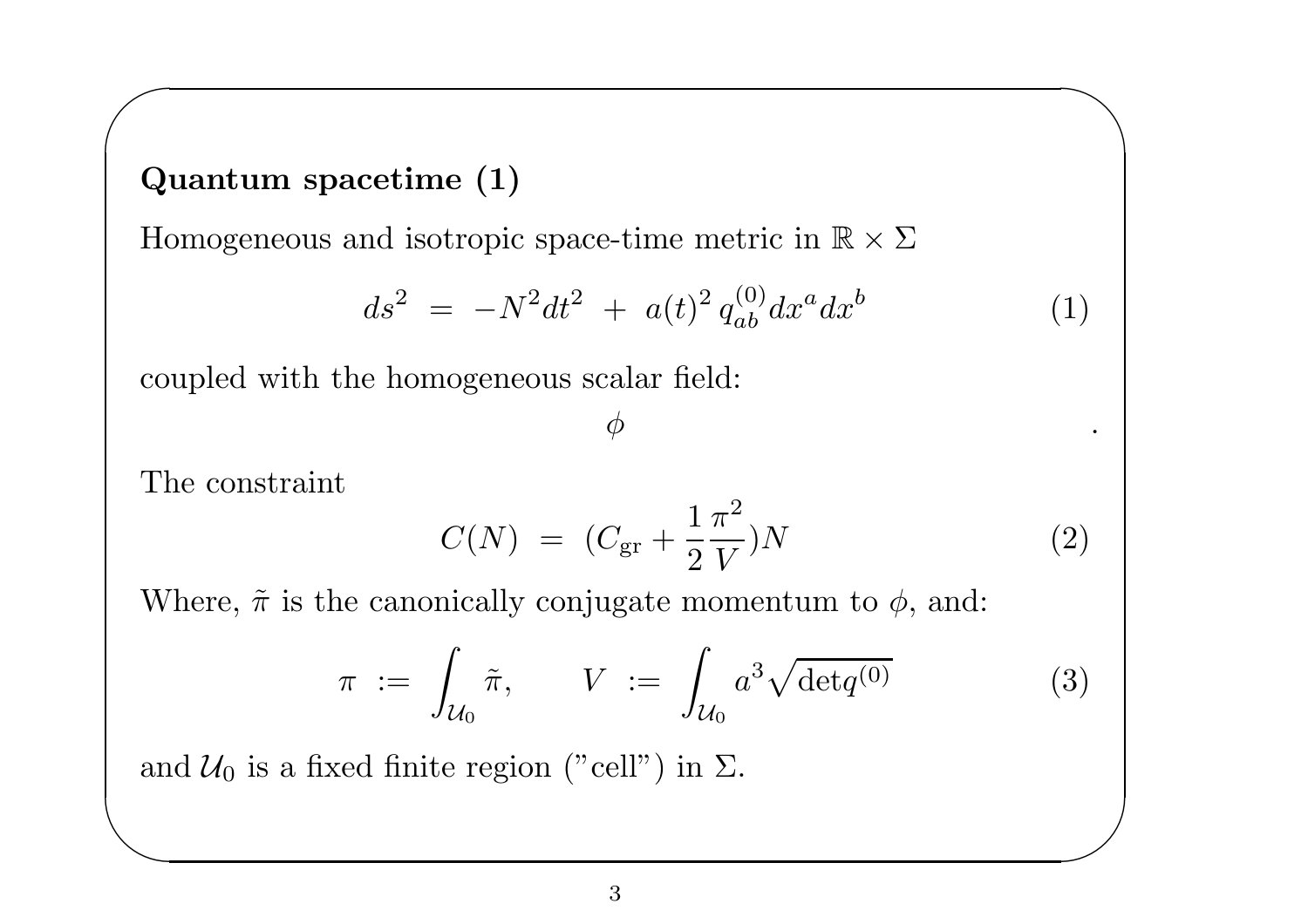#### Quantum spacetime (2)

 $\sqrt{2}$ 

 $\overline{\phantom{a}}$ 

The kinematical operators in  $\mathcal{H}_{\text{sc}} \otimes \mathcal{H}_{\text{gr}}$ :

$$
\hat{\pi}\psi(\phi,v) = \frac{\hbar}{i}\partial_{\phi}\psi(\phi,v), \qquad \hat{V}\psi(\phi,v) = |v|\psi(\phi,v) \qquad (4)
$$

The quantum constraint

$$
-\hbar^2 \partial_{\phi}^2 \psi(\phi, v) = 2\widehat{V C_{\rm gr}} \psi(\phi, v) \tag{5}
$$

The physical states are solutions:

$$
\mathbb{R} \ni \phi \mapsto \psi_{\phi} \in \mathcal{H}_{\text{gr}} \tag{6}
$$

 $\overline{\phantom{0}}$ 

The the following operators are observables:

$$
\hat{\pi} := \pm \sqrt{2V C_{\text{gr}}}, \qquad (\hat{V}_{\phi_0} \psi)_{\phi_0} := \hat{V} \psi_{\phi_0}.
$$
\n(7)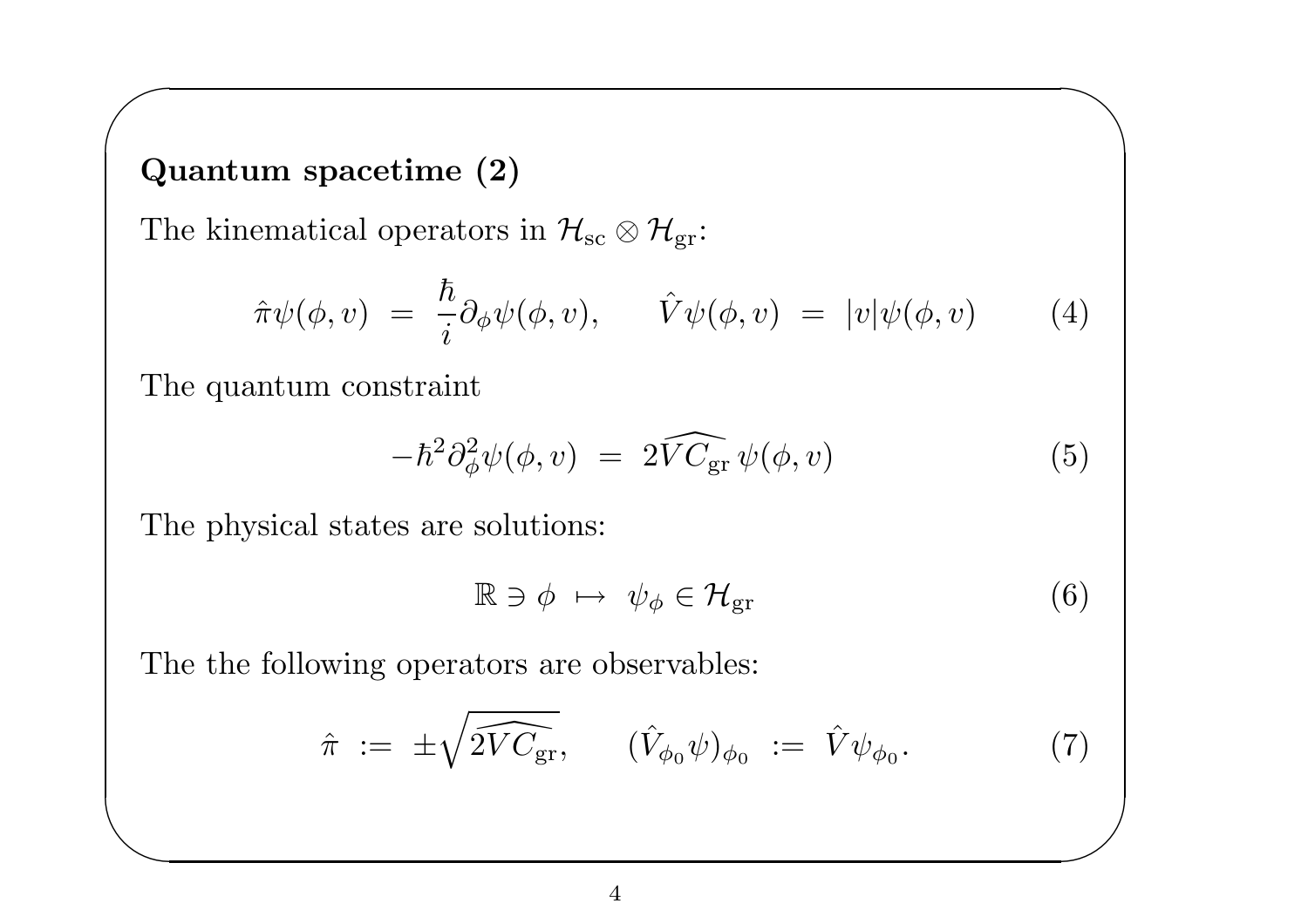### Quantum spacetime (3)

What is the corresponding space-time metric? Let us try:

$$
"\widehat{ds}^{2} = -\widehat{N}dt^{2} + |\widehat{V}^{\frac{2}{3}}| \frac{q_{ab}^{(0)}dx^{a}dx^{b}}{\int_{\mathcal{U}_{0}} \sqrt{\det q^{(0)}}},
$$
\n(8)

 $\overline{\phantom{0}}$ 

Classically

$$
\frac{d\phi}{dt} = \frac{\pi}{V}N \quad \Rightarrow \quad Ndt = \frac{V}{\pi}d\phi \tag{9}
$$

Hence,

 $\sqrt{2}$ 

$$
\widehat{Ndt} = \widehat{V/\pi}d\phi = \widehat{\sqrt{V/2C_{\rm gr}}}d\phi, \qquad (10)
$$

meaning:

 $\overline{\phantom{a}}$ 

$$
T_{\phi_2, \phi_1} = \frac{1}{\sqrt{2}} \int_{\phi_0}^{\phi_1} (\psi_{\phi} | \sqrt{V/C_{\rm gr}} \psi_{\phi}) d\phi \tag{11}
$$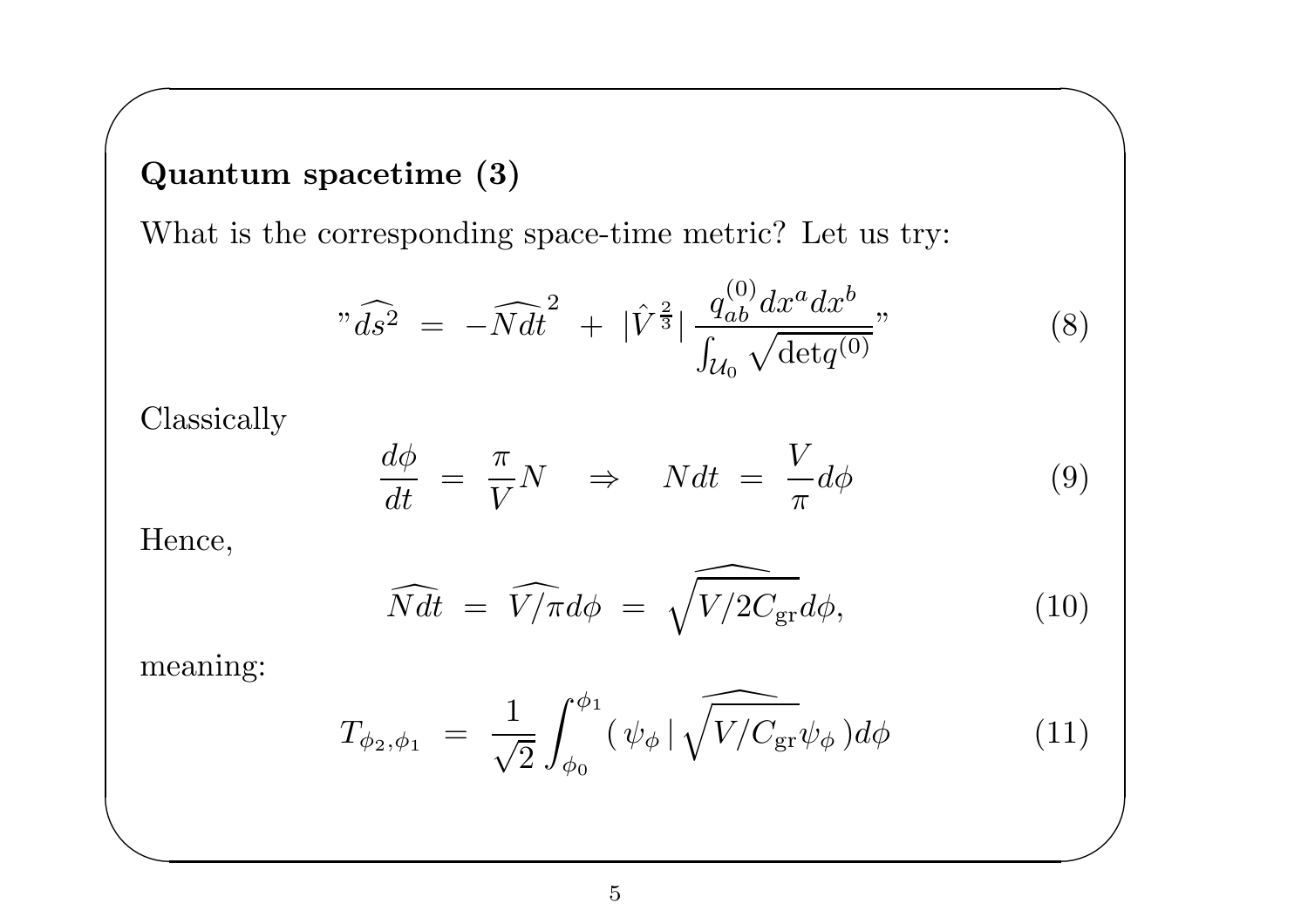# $\sqrt{\Omega}$ Quantum spacetime (4)

In conclusion

$$
ds^{2} = -\widehat{V^{2}/\pi^{2}}_{\phi} d\phi^{2} + |\hat{V}_{\phi}^{\frac{2}{3}}| \frac{q_{ab}^{(0)} dx^{a} dx^{b}}{\int_{\mathcal{U}_{0}} \sqrt{\det q^{(0)}}}
$$
(12)

Since 
$$
\hat{\pi} = \pm \sqrt{2V C_{gr}},
$$
  
\n
$$
[\hat{V}_{\phi}, \pi] \neq 0
$$
\n(13)

and we have the factoring problem However,

$$
\frac{1}{2}\widehat{\pi^2/V^2}_{\phi} = \widehat{\rho}.
$$
 (14)

 $\overline{\phantom{0}}$ 

case (Szulc). It can be generalized to the full GR treated by the Brown-Kuchar mechanism Giesel, private communication.  $\overline{\phantom{a}}$ The same formula for  $Ndt$  is true in the homogeneous non-isotropic  $\overline{\phantom{1}}$ Brown-Kuchar mechanism Giesel, private communication.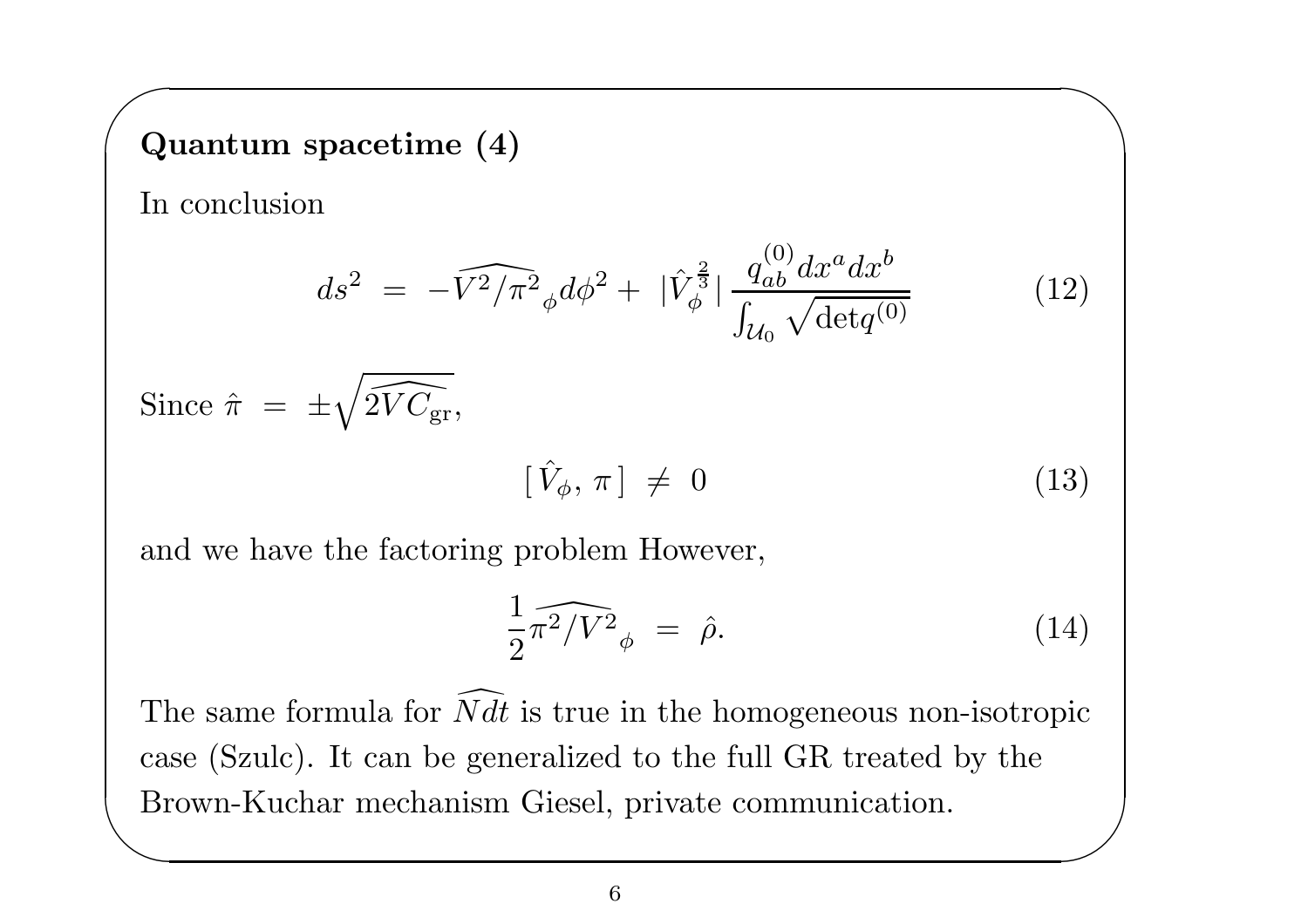$\sqrt{\mathbf{T}}$ The status of the kinematical quantum geometry (1) We wrote the constraint as

$$
(\hat{\pi}^2 + 2\widehat{VC_{\rm gr}})\psi = 0 \tag{15}
$$

 $\overline{\phantom{0}}$ 

and assumed the second term is defined as <sup>a</sup> self-adjoint (at least symmetric) operator in  $\mathcal{H}_{\mathrm{gr}}.$  That can be achieved by defining

$$
\widehat{VC}_{\rm gr} = \sqrt{V}C_{\rm gr}\sqrt{V} \tag{16}
$$

(a subtlety: in fact, in LQC one uses  $\widehat{V^{-1}}^{-1}$  instead of  $\hat{V}$  in this formula.)

 $\begin{pmatrix} Tl \ Bl \end{pmatrix}$  $\begin{pmatrix} 1 \\ 1 \\ 2 \end{pmatrix}$ Then, every self-adjoint operator  $\hat{A}$  defined in  $\mathcal{H}_{\mathrm{gr}}$  - that is every quantum geometry operator - passes to a self-adjoint  $\hat{A}_{\phi_1}$  defined on the physical solutions at an instant  $\phi = \phi_1$  (Kamiski, L, Szulc). This observation can be generalized to to the full gravity with the Brow-Kuchar dust fields (Giesel, Thiemann).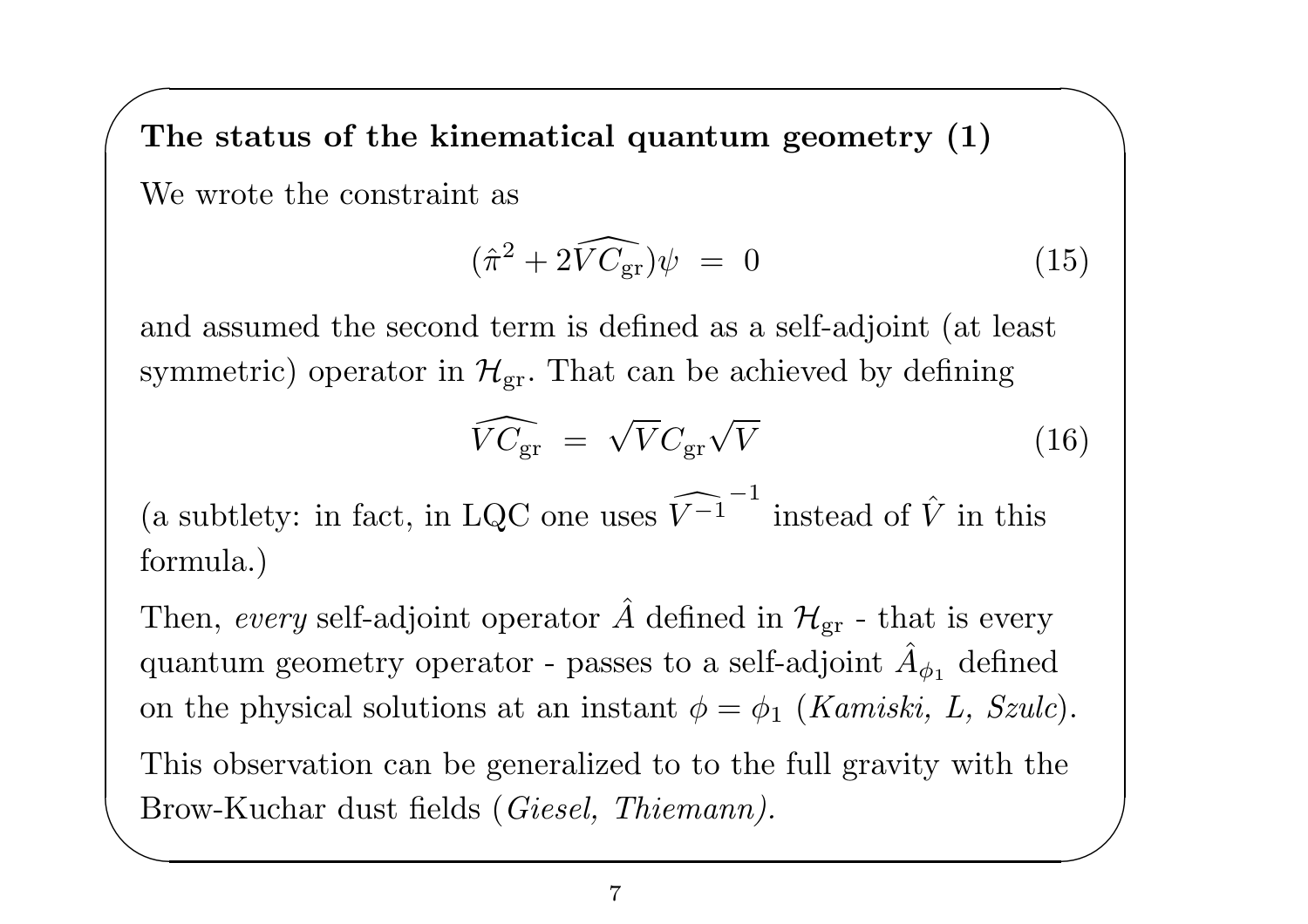The status of the kinematical quantum geometry (2) In the Ashtekar-Pawlowski-Singh model, one defines non-symmetrically  $\overline{\phantom{a}}$ 

$$
\widehat{VC_{\rm gr}} = \widehat{V^{-1}}^{-1} \widehat{C_{\rm gr}} \tag{17}
$$

 $\overline{\phantom{0}}$ 

and modifies the scalar product

 $\sqrt{2}$ 

$$
(\cdot|\cdot)_{\text{APS}} = (\cdot|\widehat{V^{-1}} \cdot)_{\text{gr}} \tag{18}
$$

is good to be aware.  $\overline{\phantom{a}}$ Now, however, only the operators  $f(\hat{V})$  pass to the space of the physical solutions, and somehow  $\widehat{V^{-1}}^{-1} \widehat{C_{gr}}$  does. The extrinsic quantum geometry operators - the holonomy operators - do not pass (unless their definitions are changed.) May be it is OK, but it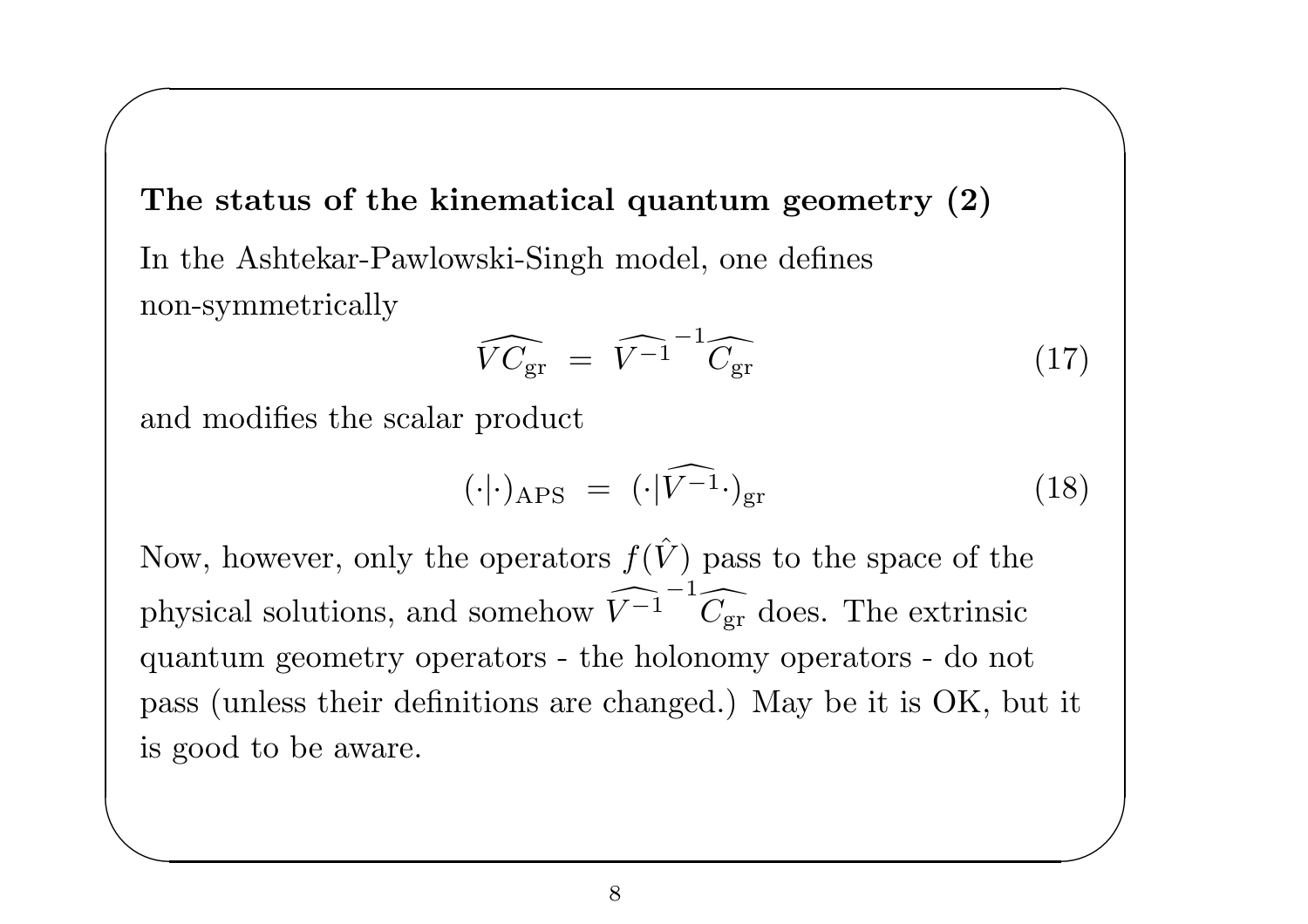# $\sqrt{w}$ Where is the cell? (1)

The LQC open models are constructed by using a cell  $\mathcal{U}_0 \subset \Sigma$ . (The closed model can also be mistaken for an open one and quantized with <sup>a</sup> cell). Suppose we are living now in the Universe described by our model. How do we find the cell?

For every region  $\mathcal{U} \subset \Sigma$ , the corresponding volume operator  $\hat{V}_l$  $\mathcal{U},\phi$ has the following spectrum

$$
\{\lambda|\epsilon \ell_{\rm Pl}^3 + a_0\sqrt{\Delta}n\ell_{\rm Pl}^2| \,:\, n \in \mathbb{Z}\}\tag{19}
$$

 $\overline{\phantom{0}}$ 

✫  $\overline{\phantom{a}}$ where  $\epsilon$  labels our super-selected physical Hilbert space,  $\Delta$  is the smallest non-zero area operator eigenvalue in the full LQG, and  $a_0$ is some constant calculated from LQC. The constant  $\lambda$  depends on U. Any region  $U_0$  corresponding to  $\lambda = 1$  is the cell used by the creators of our quantum Universe. If  $\Delta$  was not known to us, we could read it from the  $\hat{\rho}_{\phi}$  operator.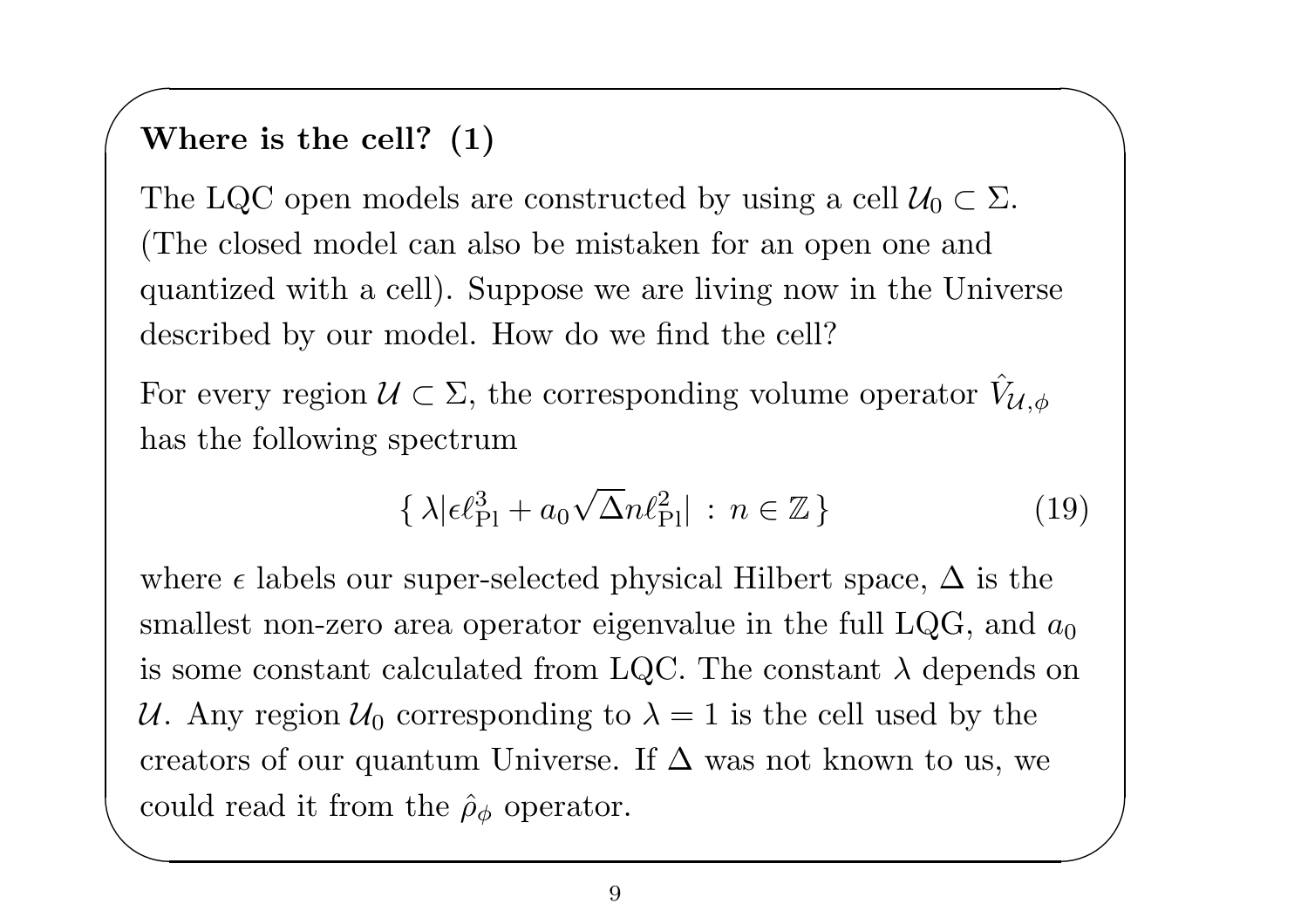# $\sqrt{w}$ Where is the cell? (2)

Now, in the flat case, the operator  $\rho_{\phi}$  is defined uniquely at any instant of  $\phi$ , by the operator

$$
\hat{\pi}^2 = 2\widehat{V}C_{\rm gr} = \theta_0 \tag{20}
$$

 $\overline{\phantom{0}}$ 

uniquely defined in the model.

However, in the closed  $k = 1$  Universe case when  $\Sigma = S^3$ 

$$
2\widehat{V}C_{\rm gr} = \theta_0 + W_{k=1,\ell_0}
$$
 (21)

where  $\ell_0$  is a fixed background radius of  $S^3$ . It is fixed to be  $\ell_0 = 2$ , however that value is a *priori* arbitrary.

 $\begin{pmatrix} 1 \\ 1 \\ 1 \end{pmatrix}$  $\overline{\phantom{a}}$ In conclusion: there is <sup>a</sup> unique flat FRW LQC model, however there are other non-equivalent closed FRW LQC models given by  $\emph{changing }\ell_{0}.$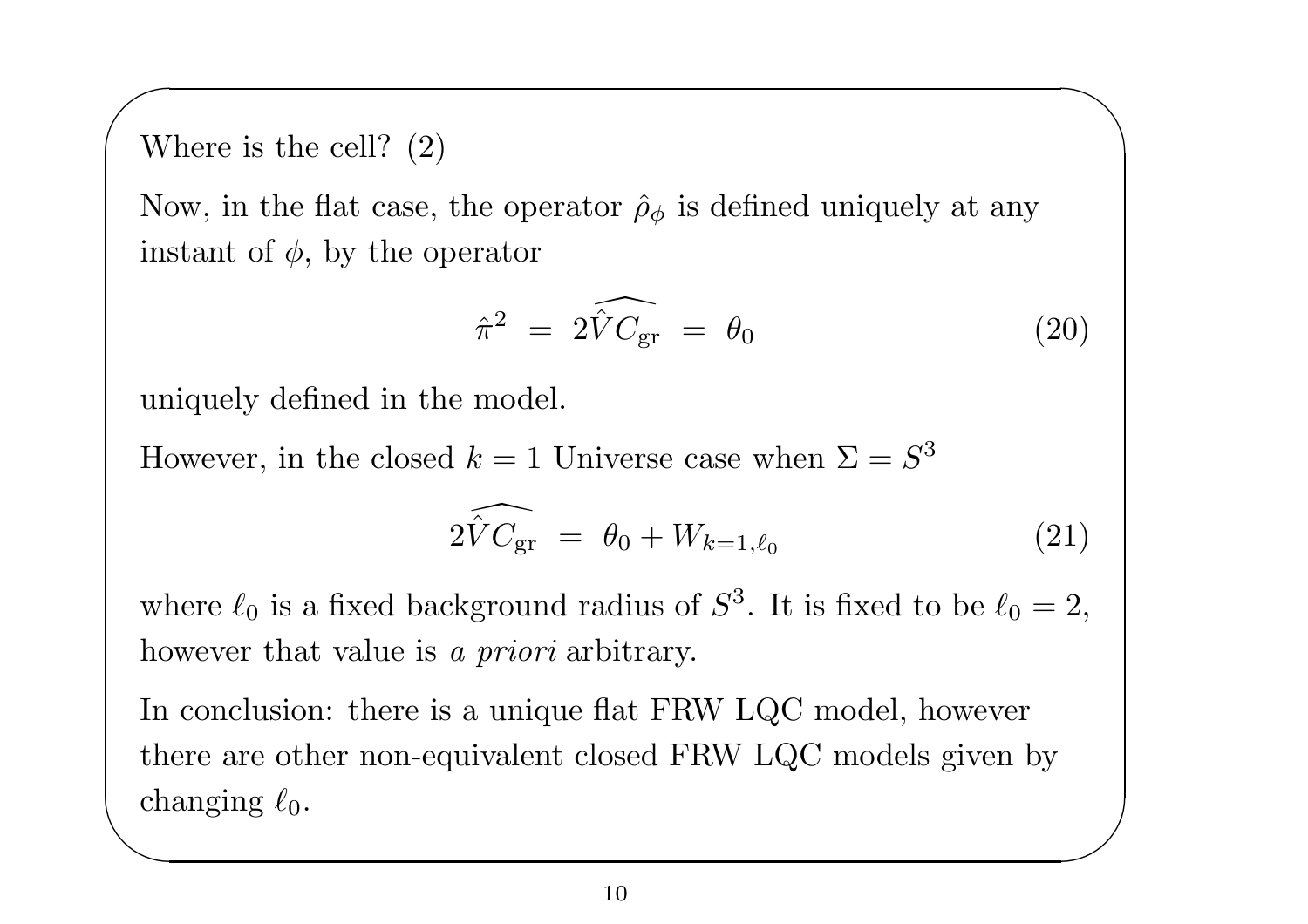$\sqrt{2}$ The discrete universe with  $\Lambda < 0$  (1)

More specifically, the constraint equation has the form

$$
-\partial_{\phi}^{2}\psi = (\theta_{0} - b_{0}\Lambda\widehat{V^{-1}}^{-1}\widehat{V})\psi =: \theta\psi
$$
 (22)

 $\overline{\phantom{0}}$ 

where  $\theta_0$  is positive and symmetric (and essentially self adjoint -Kamiski, <sup>L</sup>). If

 $\Lambda$  < 0

we have

$$
0 \le \theta_0 \le \theta_0 - b_0 \Lambda \widehat{V^{-1}}^{-1} \widehat{V}.
$$
 (23)

 $\Rightarrow \theta$  is self-adjoint, its spectrum is discrete, and more over

$$
\dim \mathcal{H}_{\theta < \omega^2} \le \dim \mathcal{H}_{-b_0 \Lambda \widehat{V^{-1}}} \widehat{V} < \infty \tag{24}
$$
\n
$$
L).
$$

 $\begin{pmatrix} \sqrt{16} & \sqrt{16} & \sqrt{16} & \sqrt{16} & \sqrt{16} & \sqrt{16} & \sqrt{16} & \sqrt{16} & \sqrt{16} & \sqrt{16} & \sqrt{16} & \sqrt{16} & \sqrt{16} & \sqrt{16} & \sqrt{16} & \sqrt{16} & \sqrt{16} & \sqrt{16} & \sqrt{16} & \sqrt{16} & \sqrt{16} & \sqrt{16} & \sqrt{16} & \sqrt{16} & \sqrt{16} & \sqrt{16} & \sqrt{16} & \sqrt{16} & \sqrt{16} & \sqrt{16} & \sqrt{1$  $(Kamiński, \; L).$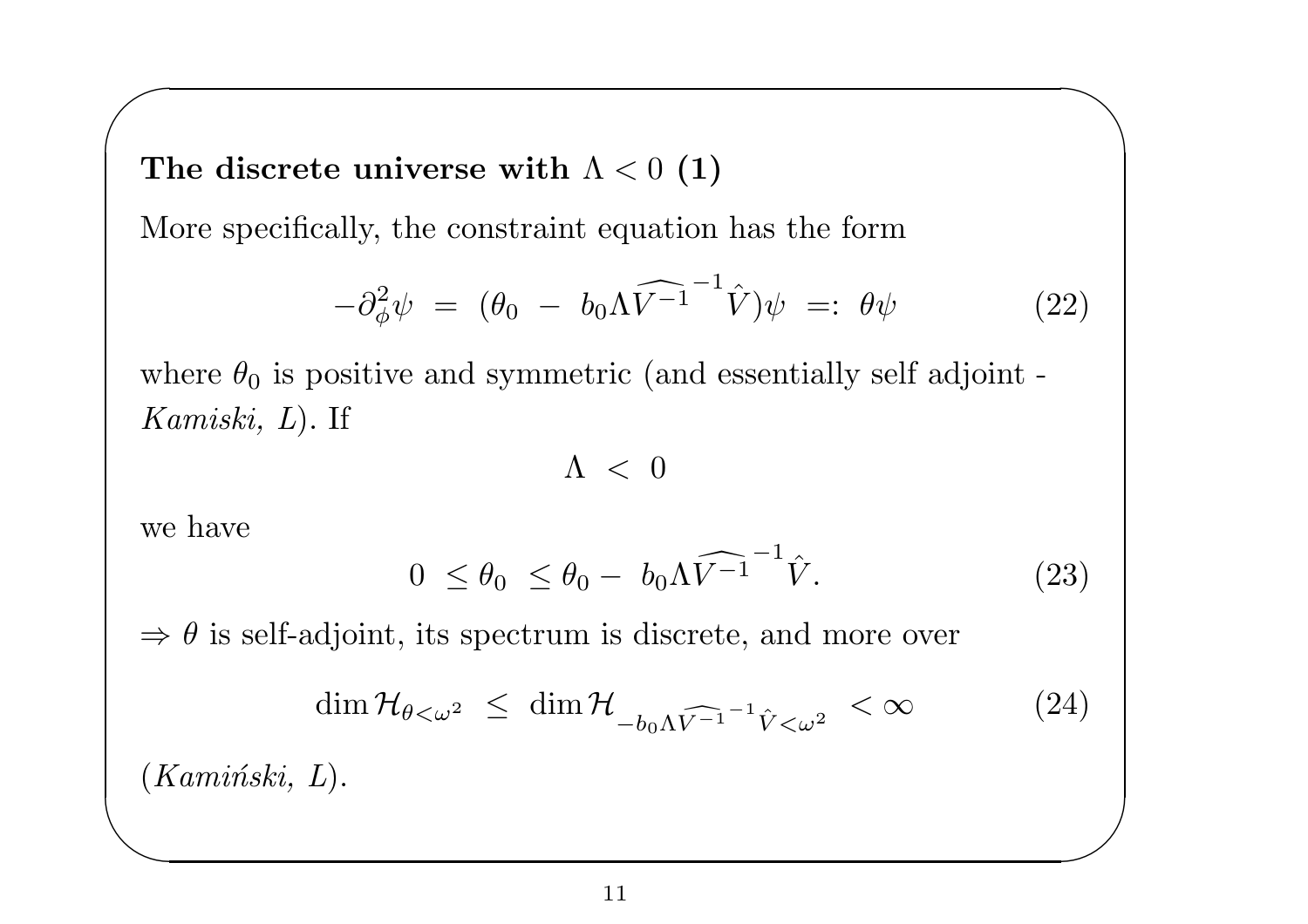The discrete universe with  $\Lambda < 0$  (2)

In particular:

 $\sqrt{2}$ 

- there is a grand state of the Universe,  $\omega_0 > 0$
- there are excited states labeled by  $\omega_n$
- $\omega_{n+1} \omega_n \simeq 3.87 |\Lambda G|^{0.489}$  for  $n \to \infty$  (*Pawłowski*).

What are the <sup>p</sup>hysical consequences? Analogy with quantum Hydrogen atom?

 $\overline{\phantom{0}}$ 

to be discrete.  $\overline{\phantom{a}}$ **Remark.** In the case  $\Lambda > 0$  our arguments do not work, and in fact the operator  $\theta$  is proven to have inequivalent self-adjoint extensions ( $Kamiński$ ,  $Pawłowski$ ). However, the spectra continue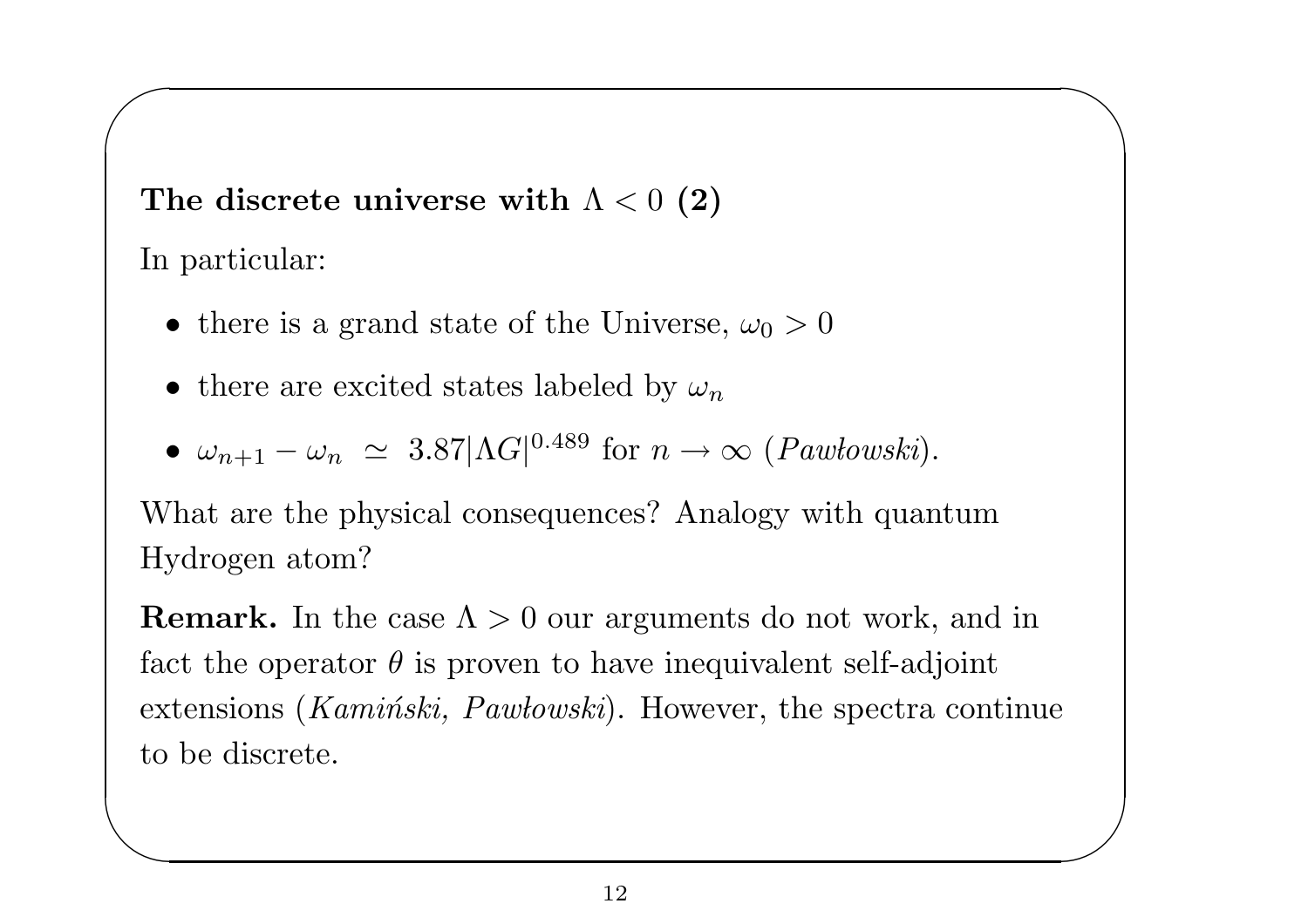### Universal self-adjointness of  $C(N)$   $(\bf{1})$  $\overline{\phantom{a}}$

Let us go back to the scalar constraint in the original form,

$$
\widehat{C(N)} = N(\widehat{C}_{gr} + \frac{1}{2}\widehat{\pi}^2 \widehat{V^{-1}}).
$$
\n(25)

$$
[\widehat{C(N)}, \hat{\pi}] = 0, \qquad (26)
$$

the assumption

 $\sqrt{2}$ 

 $\overline{\phantom{a}}$ 

$$
\hat{\pi}\psi = \omega\psi \tag{27}
$$

 $\overline{\phantom{0}}$ 

 $\overline{\phantom{a}}$ 

reduces the operator to

$$
\hat{C}_{\omega} = \widehat{C_{\text{gr}}} + \frac{1}{2}\omega^2 \widehat{V^{-1}} \tag{28}
$$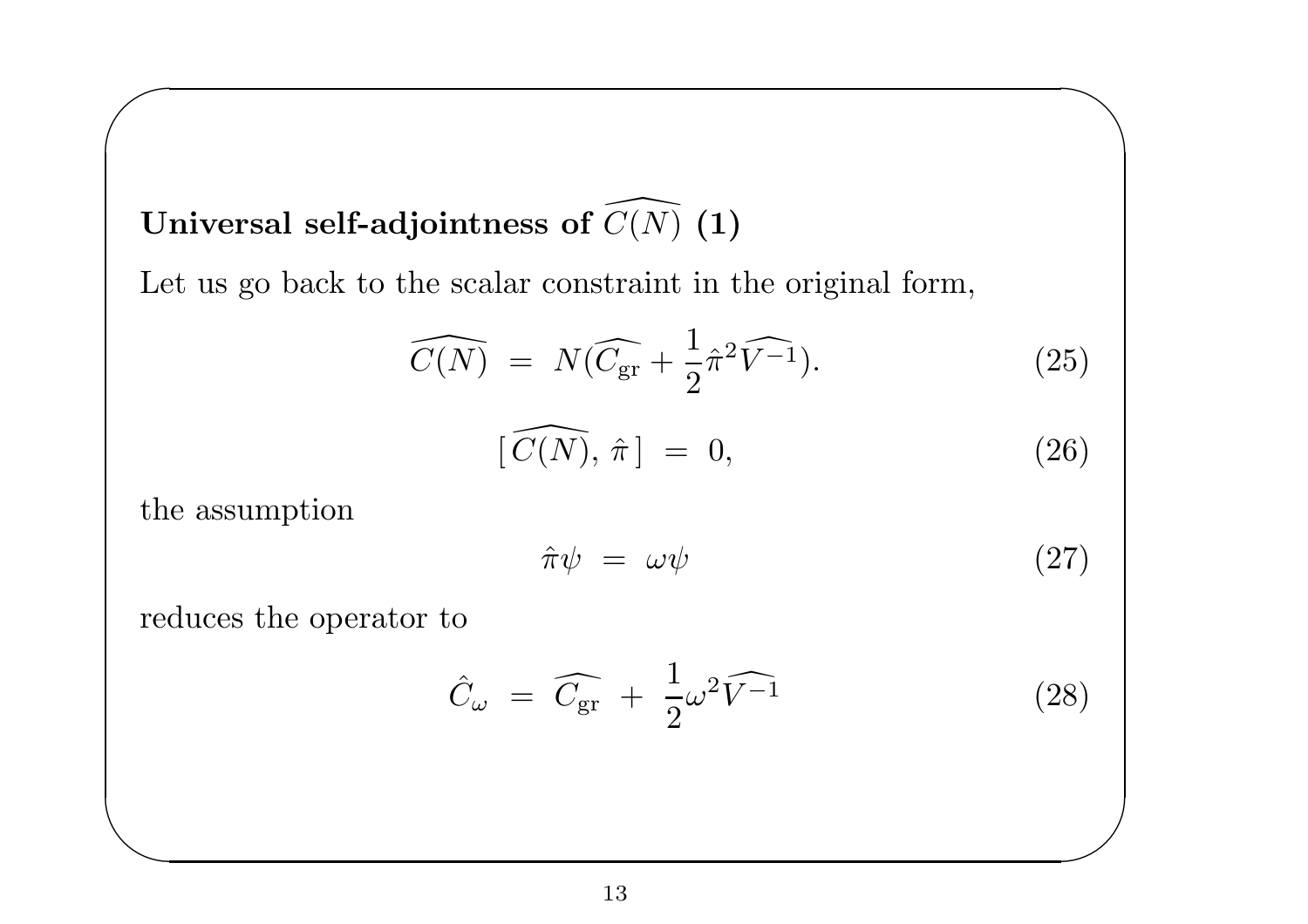### Universal self-adjointness of  $C(N)$   $({\bf 2})$  $\overline{\phantom{a}}$

 $\sqrt{2}$ 

 $\overline{\phantom{a}}$ 

The dependence on k and  $\Lambda$  (Kaminski, L, Szulc, Ashtekar,  $Paw lowski, \ Vanders loot$ :  $\overline{\phantom{a}}$ 

$$
\widehat{C_{\rm gr}} = \widehat{C_{\rm gr, flat}} + W_k(\hat{V}) - b_0 \Lambda \hat{V}
$$
 (29)

 $\overline{\phantom{0}}$ 

 $\overline{\phantom{a}}$ 

Remarkably, the operator  $C_1$  $\overline{\phantom{1}}$  $\epsilon_{\rm gr}$  is essentially self adjoint for every  $k = -1, 0, 1$  and every value of  $\Lambda$ .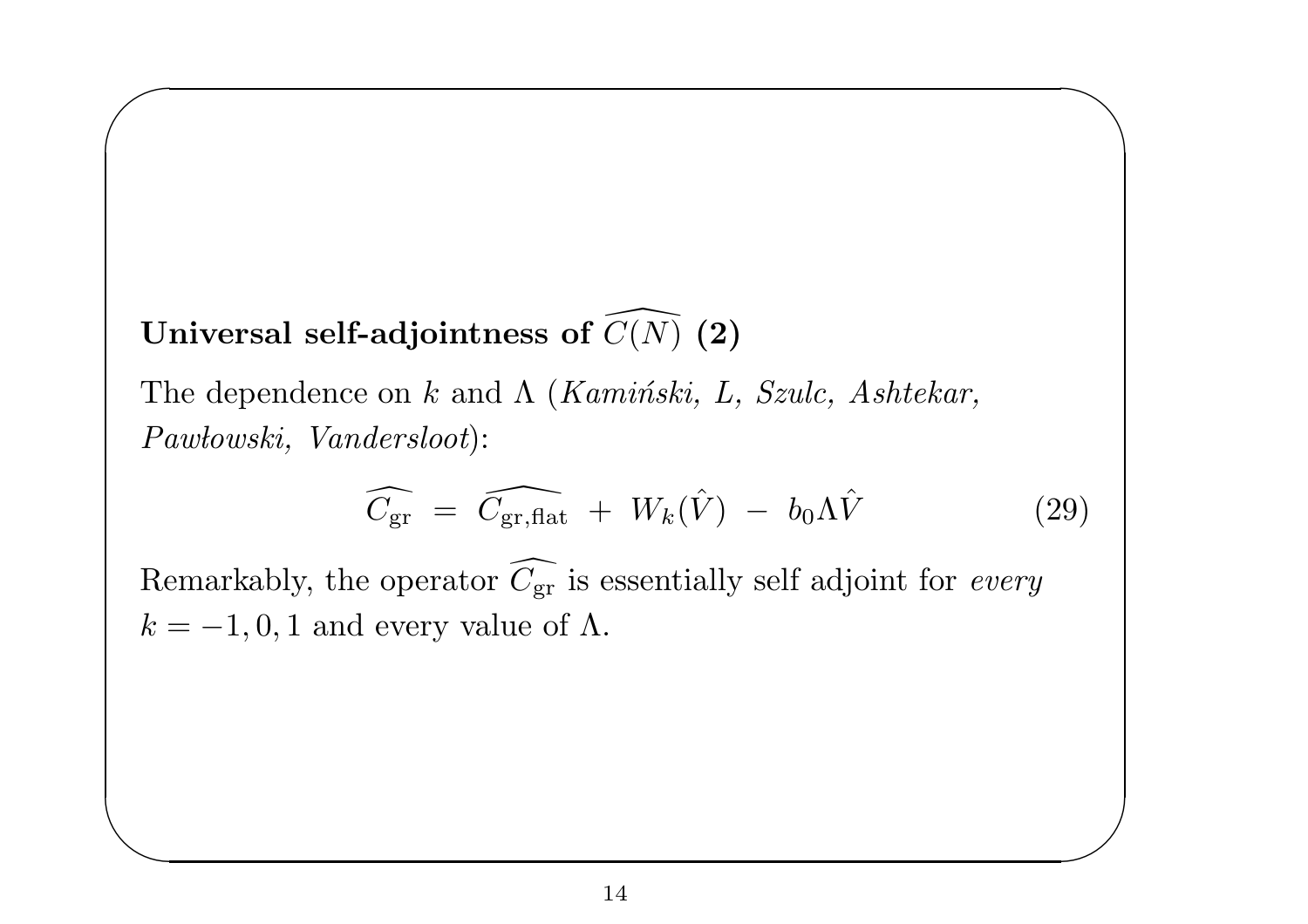# $\sqrt{11}$ Universal self-adjointness of  $C(N)$   $({\bf 3})$  $\overline{\phantom{a}}$

The technical reason is the following general fact: In the Hilbert space

$$
\mathrm{Span}(\ldots, \,|\epsilon - 1\rangle, \,|\epsilon\rangle, \,|\epsilon + 1\rangle, \,\ldots), \quad \langle v|v'\rangle \;=\; \delta_{v,v'}
$$

 $\overline{\phantom{0}}$ 

 $\overline{\phantom{a}}$ 

consider operators

 $\overline{\phantom{a}}$ 

$$
\hat{V}|v\rangle = |v||v\rangle, \quad h|v\rangle = |v+1\rangle
$$

and an operator (in the LQG case,  $A(v) \sim |v|$ )

$$
hA(\hat{V})h + h^{-1}A(\hat{V})h^{-1} - A(\hat{V} + 1) - A(\hat{V} - 1) + W(\hat{V}).
$$

The operator is essentially self-adjoint for every function W and every nowhere-vanishing function  $A$  such that  $(Kaminski)$ 

$$
\sum_{n \in \mathbb{Z}_{\pm}} \frac{1}{|A(\epsilon + n)|} = \infty
$$